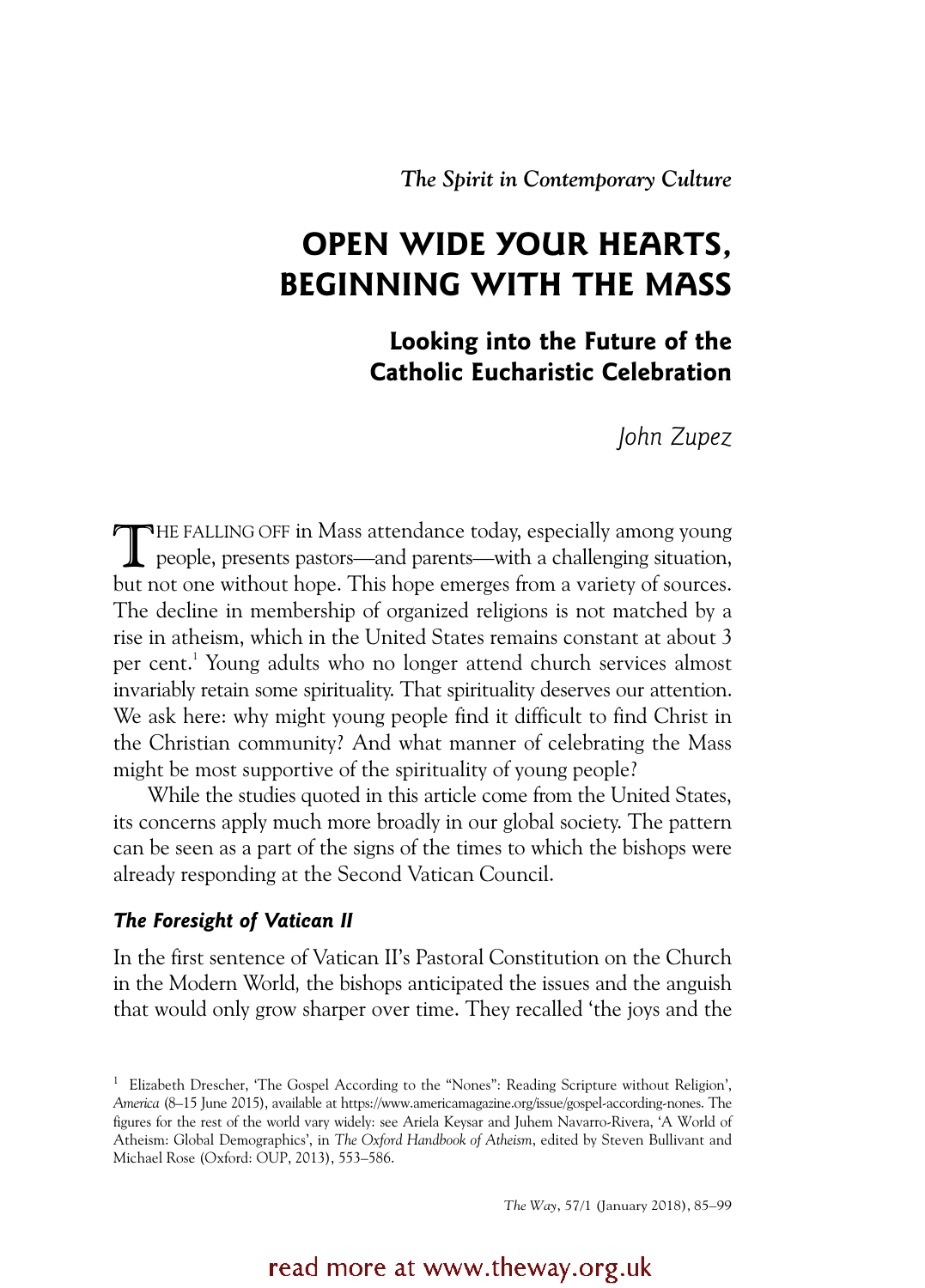hopes, the griefs and the anxieties of the men of this age, especially those who are poor or in any way afflicted, these are the joys and hopes, the griefs and anxieties of the followers of Christ'.2 Then, in 1971, the World Synod of Catholic Bishops would emphasize the importance of this theme for the future of the Church. They wrote:

> Action on behalf of justice and participation in the transformation of the world fully appear to us as a constitutive dimension of the preaching of the Gospel, or, in other words, of the Church's mission for the redemption of the human race and its liberation from every oppressive situation.<sup>3</sup>

Over the years since the Council, the connection between faith and justice has drawn much attention, as a 'constitutive dimension of the preaching of the Gospel', amid ever-widening awareness of other people's hopes and griefs in our time. Since the late 1960s many Catholic schools have involved all their students in service projects on behalf of the poor or needy. Volunteerism has grown immensely both inside and outside such schools. Jesuit schools worldwide have taken educating 'men and women for others' as central to their mission since 1973 when the Jesuit Father General Pedro Arrupe coined the phrase.<sup>4</sup> Also many Catholic



*A student volunteering in a soup kitchen* 

<sup>2</sup> Gaudium et spes, n. 1.

World Synod of Catholic Bishops, *Justice in the World*, n. 6, available at https://www1.villanova.edu/ content/dam/villanova/mission/JusticeIntheWorld1971.pdf.

<sup>4</sup> See Pedro Arrupe, address to the Tenth International Congress of Jesuit Alumni of Europe, 31 July 1973, available at http://onlineministries.creighton.edu/CollaborativeMinistry/men-for-others.html.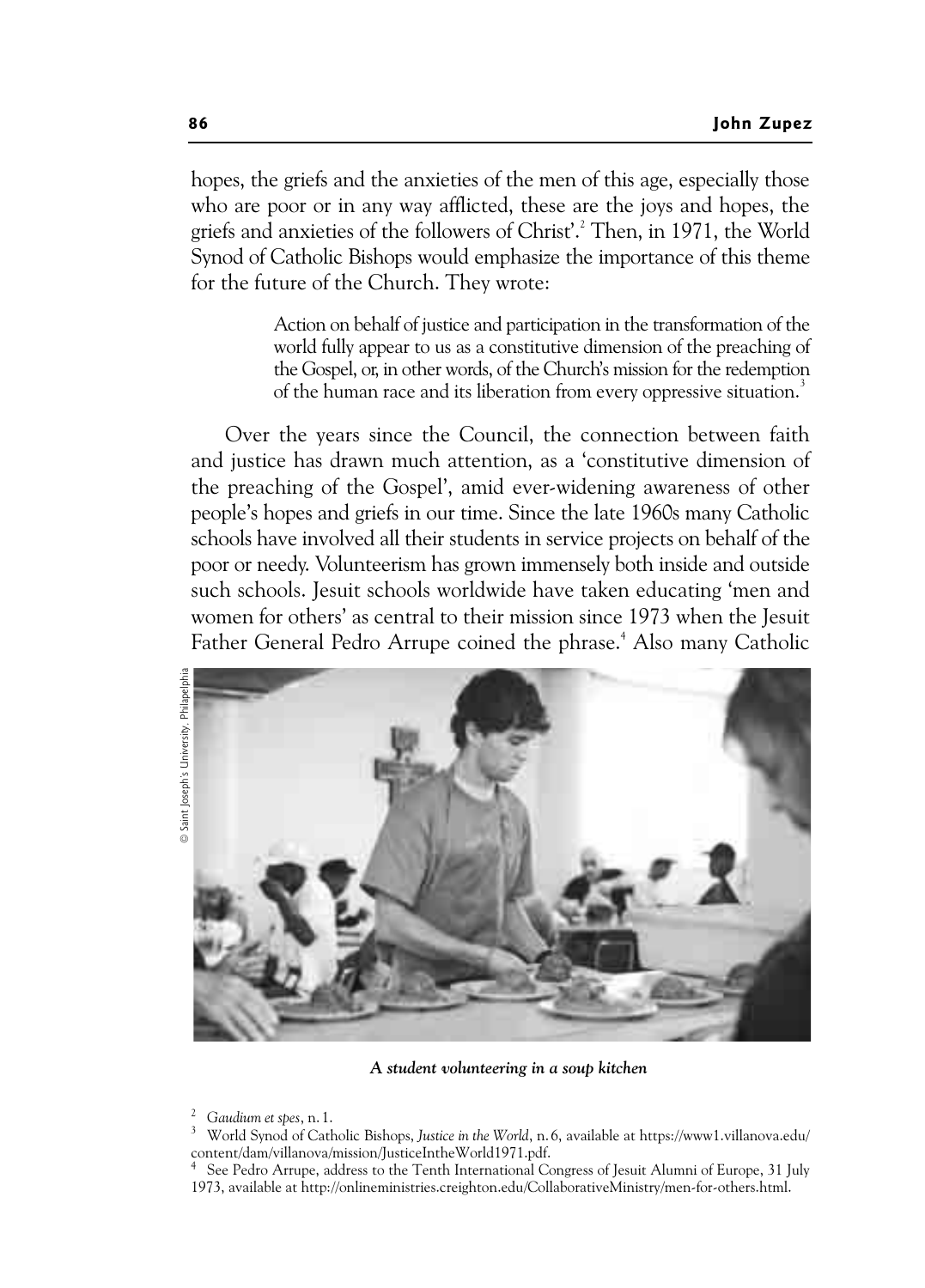universities have created the post of vice-president for mission to foster attention to social justice in teaching and in outreach programmes. National and international volunteer corps now exist among Jesuit alumni as well as for retirees who would like to see life as the service of others.

We need to ask, then, how well our eucharistic celebrations each Sunday foster this expansive charity and justice for all? Do these celebrations inspire Roman Catholics to distinguish themselves because of their baptism into Christ? Is the witness of practising Catholics a force drawing others to the eucharistic celebration?

# *'Somes' and 'Nones'*

In 2015, a series of interviews and surveys was carried out by a professor at the Jesuit Santa Clara University in California to investigate what people considered 'spiritually meaningful'.<sup>5</sup> In the interviews a significant difference was observed between the responses of the *nones*, people who say they have no religious affiliation, and the views of *somes*, those who do identify themselves as religious. In general, the nones retained a spirituality characterized by universal charity, with their favourite bible passage often being the parable of the Good Samaritan. In this parable Jesus emphasizes that everyone is our neighbour, and he also makes another point: it was not the religious people, the priest and Levite, who passed the test. It was the Samaritan, despised by the Jews, who took compassion on the Jewish man who had been beaten by robbers and left to die.

On the other hand, many somes, who attend religious services, were so-called 'Golden Rule Christians', preferring a less expansive description of charity, the Golden Rule: do to others as you would have them do to you.6 This can be interpreted in various ways, but it is not as inclusive as the Good Samaritan parable. It can be well satisfied by a more parochial charity towards those around us. We might focus on our relatives and friends, those who are like us and those in our own country—since if the law does not protect them then it does not protect us.

The psychologist Lawrence Kohlberg divides human moral development into six stages, from an initial orientation towards punishment and

<sup>5</sup> See Elizabeth Drescher, *Choosing Our Religion: The Spiritual Lives of America's Nones* (New York: Oxford UP, 2016), appendix A.

<sup>&</sup>lt;sup>6</sup> See Nancy Ammerman, 'Golden Rule Christianity: Lived Religion in the American Mainstream', in *Lived Religion in America: Towards a History of Practice*, edited by David D. Hall (Princeon: PUP, 1997), 196–216; Drescher, *Choosing Our Religion*, 182–217.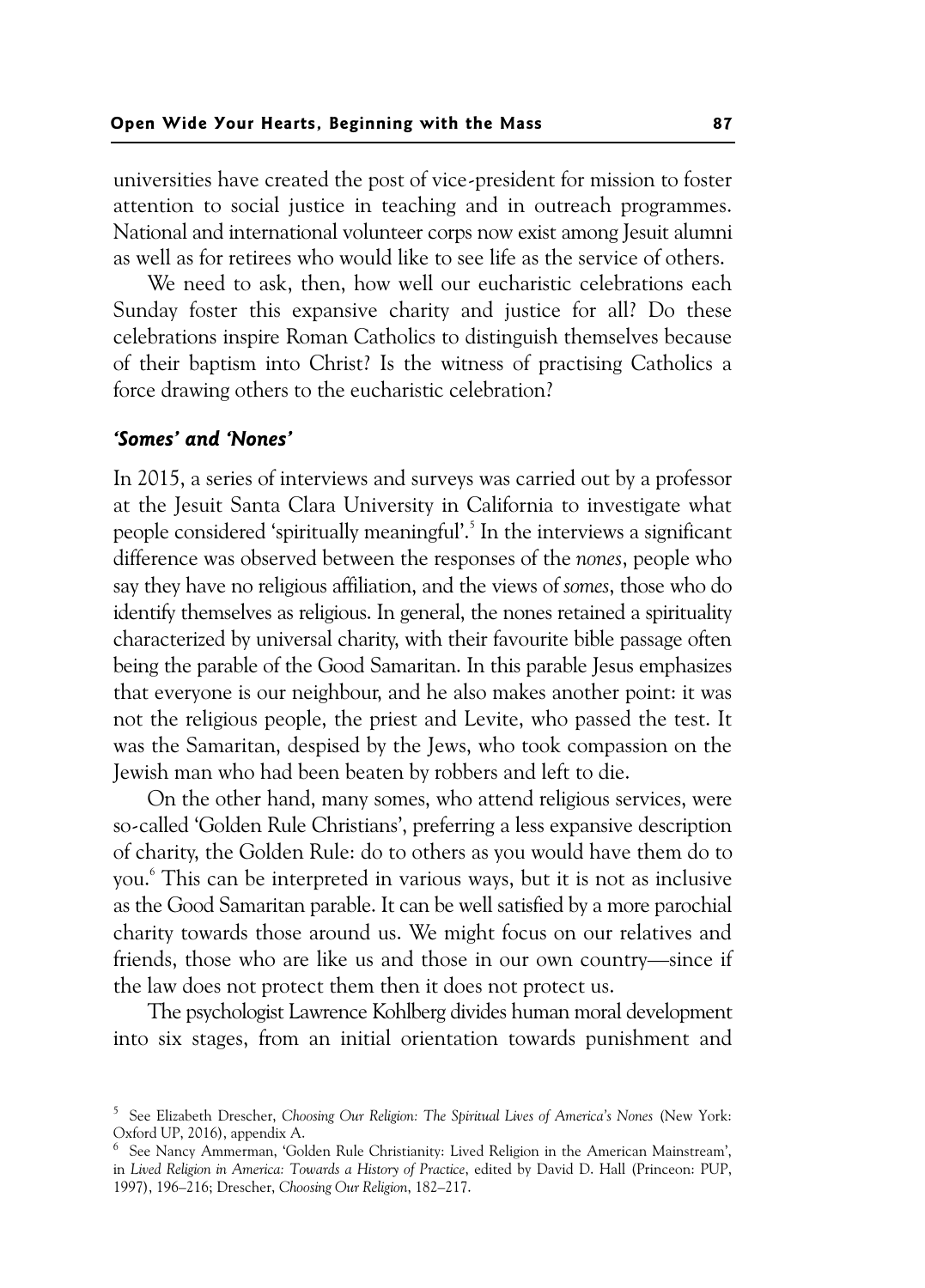obedience to the acquisition of 'universal ethical principles'.<sup>7</sup> The narrow way of understanding the Golden Rule falls into his second stage, characterized by 'individual instrumental purpose and exchange': 'at stage 2 the Golden Rule is integrated as concrete reciprocity, "return favor for favor and blow for blow"'.<sup>8</sup> We need to ask how far the attitudes of practising Catholics are located in this second stage. In it social awareness extends to those 'like us' (in familial, ethnic, racial, class or religious terms). There is an over-reliance on authority figures, and on a somewhat mechanical observance of the law. From this perspective mere attendance at Mass is a serious obligation; but active participation is not required. Other characteristics of this stage would be self-righteousness, deal-making (with the saints, perhaps?) and seeing suffering as punishment. By contrast, when we see *everyone* as our neighbour, we are operating at the highest stage of moral awareness. Such universal charity has strong roots in Christianity.

# *The Calling*

Jesus called on his followers to love God with all their heart, by loving as he did. And how did he love? He brought 'good news to the poor' (Luke 4:18) by reaching out to the suffering and afflicted, the outcasts of his time. His whole life has been summed up in the description 'Jesus, the Compassion

# *Divine charity is most distinguished by its universality*

of God'.9 And his one, distinctive new commandment to his followers was: love one another as I have loved you. Jesus described this compassionate love as the whole substance of the judgment on our lives: how we have fed the hungry, given drink to the thirsty, welcomed the stranger, clothed the naked, cared for the sick and visited the prisoner (Matthew 25:35–36).

From this we can conclude that divine charity is most distinguished by its universality. It embraces all God's children, not just those near or dear to us. As Jesus said: 'If you love those who love you, what credit is that to you? For even sinners love those who love them.' (Luke 6:32)

St Paul eloquently reinforces this in his description of charity as far superior to all other gifts: If I 'do not have love, I am a noisy gong or a

<sup>7</sup> See Lawrence Kohlberg, *Essays on Moral Development*, volume 1, *The Philosophy of Moral Development: Moral Stages and the Idea of Justice* (New York: Harper and Row, 1981), xxviii and throughout. 8

Anne Colby, Lawrence Kohlberg, John Gibbs and Marcus Lieberman, 'A Longitudinal Study of Moral Judgment', in *New Research in Moral Development*, edited by Bill Puka (New York: Garland, 1994), 4. 9

See Elizabeth Johnson and Susan Rakoczy, *Who Do You Say That I Am? Introducing Contemporary Christology* (Pietermaritzburg: Cluster, 1997), 68.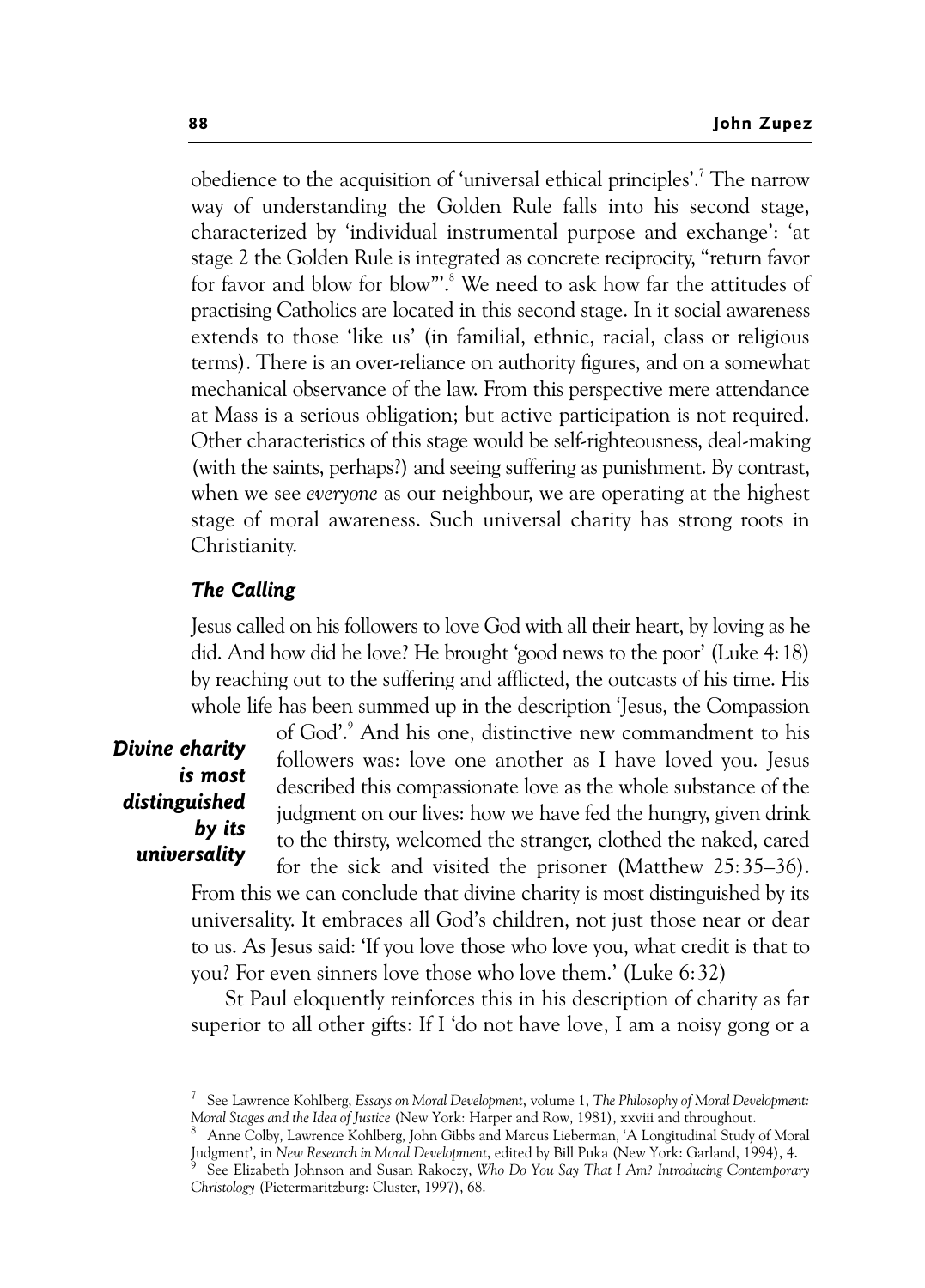clanging cymbal' (1 Corinthians 13:1). Charity is all we take with us when we die. It is the determinant of our sanctity, the degree to which we reflect God to others through our glorified bodies. Calling it sanctifying grace and divine life has not helped clarify how we grow in this grace. Charity is simply unselfish love, the decision to keep doing good, not looking for any material advantage for ourselves. This charity is fostered by the Spirit that God has placed within the heart of every human person.

If I could suggest a warning, an addition to the list of snarky sayings that characterize Pope Francis, my contribution would be: the Church is not a private salvation club. We are baptized to be ambassadors of God's love for the whole world. The final cause or purpose of the Communion bread needs more emphasis in our homilising and manner of celebration: it is for our transformation into other Christs. During the eucharistic prayer at Mass the priest never prays in his own name; it is always 'we' who offer, 'we' who celebrate. And it is we who need to spend some quiet time after Communion listening to how God is calling us to speak and act so as to bring the face of Christ into our world, near and far. Pedro Arrupe wrote:

> The rediscovery of what might be called the 'social dimension' of the Eucharist is of tremendous significance today. We once again see Holy Communion as the sacrament of brotherhood and unity …. In the Eucharist, in other words, we receive not only Christ, the head of the Body, but its members as well …. Wherever there is suffering in the body, wherever members of it are in want or oppressed, we, because we have received the same body and are part of it, must be directly involved. We cannot opt out or say to a brother or sister: 'I do not need you. I will not help you.' <sup>10</sup>

How far have we progressed since Vatican II in helping Catholics to see the deeper meaning of the communion bread, and the nature of Christian charity, which requires love for all peoples? Where are we now as Church, and what might be our next steps forward?

# *Testimony to Deficiencies*

At Vatican II, Cardinal De Smedt of Bruges described the evils bedevilling the Church today as clericalism, legalism and triumphalism.<sup>11</sup> These are not likely to attract young people to our parishes. And yet where

<sup>10</sup> Pedro Arrupe, 'The Eucharist and Hunger', in *Justice with Faith Today* (St Louis: Institute of Jesuit Sources, 1980), 176–177.

<sup>11</sup> See Henri de Lubac, *Vatican Council Notebooks*, volume 1, translated by Andrew Stefanelli and Anne Englund Nash (San Francisco: Ignatius, 2015), 429.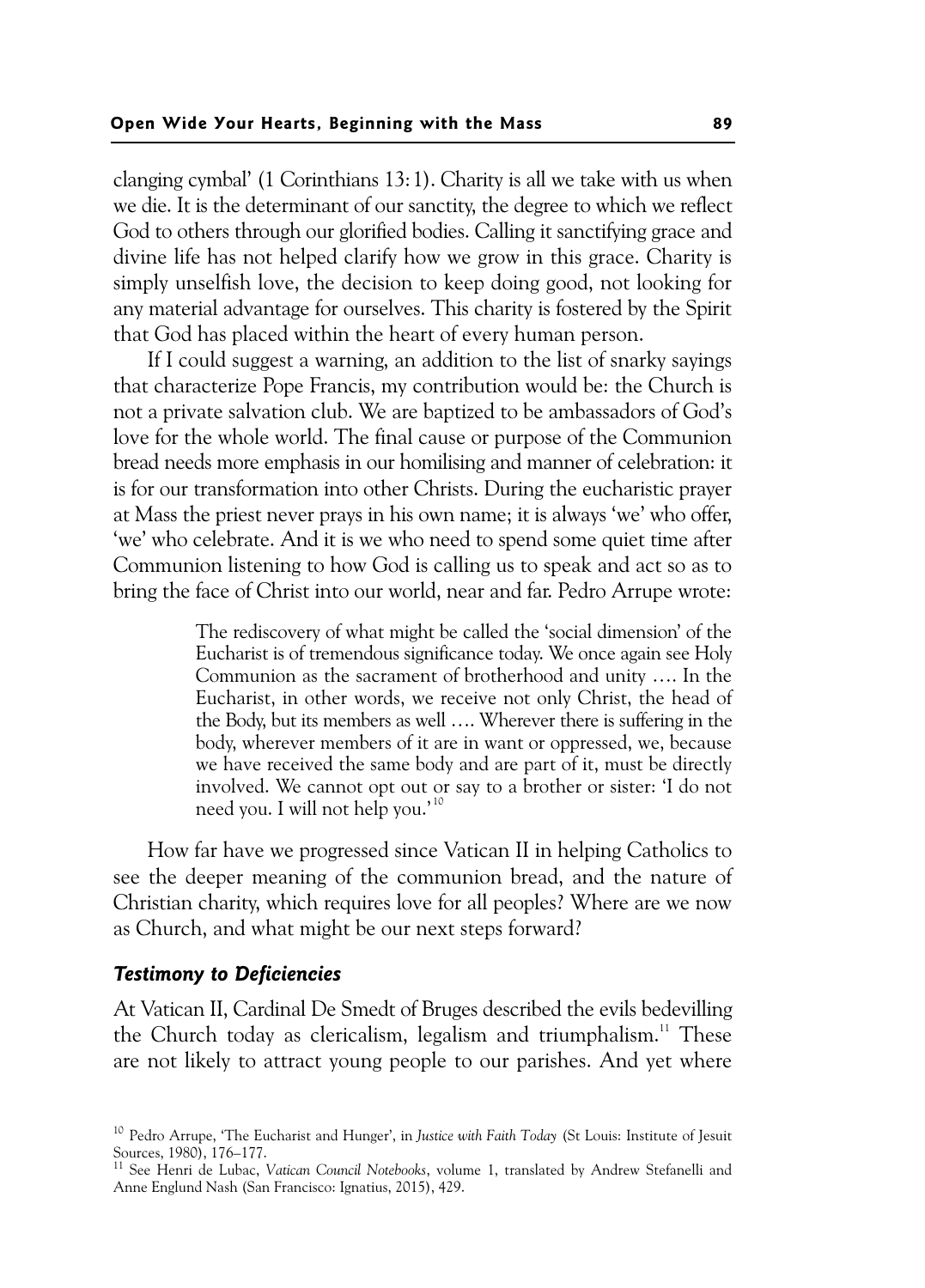are we on these, fifty years after Vatican II? In his apostolic exhortation *The Joy of the Gospel*, Pope Francis decried 'an excessive clericalism which keeps [the laity] away from decision-making'.12 He frequently criticizes the lavish lifestyles of some priests and religious, and deplores the cleric 'worried more about himself, about organizations and structures, than about the true good of the People of God'.<sup>13</sup> Of legalism Francis has said that too often people 'dilute' the life-giving power of mercy with 'abstract formulations and legalistic conditions'.<sup>14</sup> And of triumphalism he has stated: 'When I hear about the Christian roots of Europe, I sometimes fear the tone, which can be triumphalist or vengeful. This then becomes colonialism.'15 He has also said:

> Triumphalism in the Church impedes the Church …. A triumphalist, half-way Church, that is a Church that is content with what it is or has, well sorted—well organized—with all its offices, everything in order, everything perfect.<sup>16</sup>

In spite of this image of the Church, which many in the hierarchy maintain, what we get from the media is more the image of the Peter who denied Christ. That everything is not 'in order' is apparent from the paedophilia scandal, from the revelations about the doings of some cardinals in the Vatican, and from the growing pains the Church is experiencing, with sharp disputes between its conservative wing and its progressive wing.

Yet, the Church is not the hierarchy but the Lord's people, and this also must be our message. We have seen that many young adults, in particular, wish to maintain a more expansive and universalising understanding of what it means to be the People of God, the Body of Christ, than what they see at present in their local Christian communities. Just as Pope Francis comes across to people as another Christ, our brother,

<sup>&</sup>lt;sup>12</sup> Pope Francis, *Evangelii gaudium*, n. 102.<br><sup>13</sup> Pope Francis, homily, Profession of Faith with the Bishops of the Italian Episcopal Conference, 24 May 2013, available at https://w2.vatican.va/content/francesco/en/homilies/2013/documents/papa-francesco\_ 20130523 omelia-professio-fidei-cei.html. And see his address to the meeting with seminarians and novices, 6 July 2013, at https://w2.vatican.va/content/francesco/en/speeches/2013/july/documents/papafrancesco 20130706 incontro-seminaristi.html.

<sup>14</sup> Pope Francis, 'Discourse of the Holy Father Francis to the Members of the 36th General Congregation of the Society of Jesus', 4, available at http://gc36.org/wp-content/uploads/2016/10/20161024\_ Discourse\_Pope\_GC36\_EN.pdf, accessed 26 October 2017.

<sup>15 &#</sup>x27;Pope Francis', interview with Guillaume Goubert and Sébastien Maillard, *La Croix* (17 May 2016), translated by Stefan Gigacz, available at https://www.la-croix.com/Religion/Pape/INTERVIEW-Pope-Francis-2016-05-17-1200760633.

<sup>16 &#</sup>x27;Pope at Mass: The Temptation of Triumphalism', Vatican Radio (29 May 2013), available at http://www. news.va/en/news/pope-at-mass-the-temptation-of-triumphalism.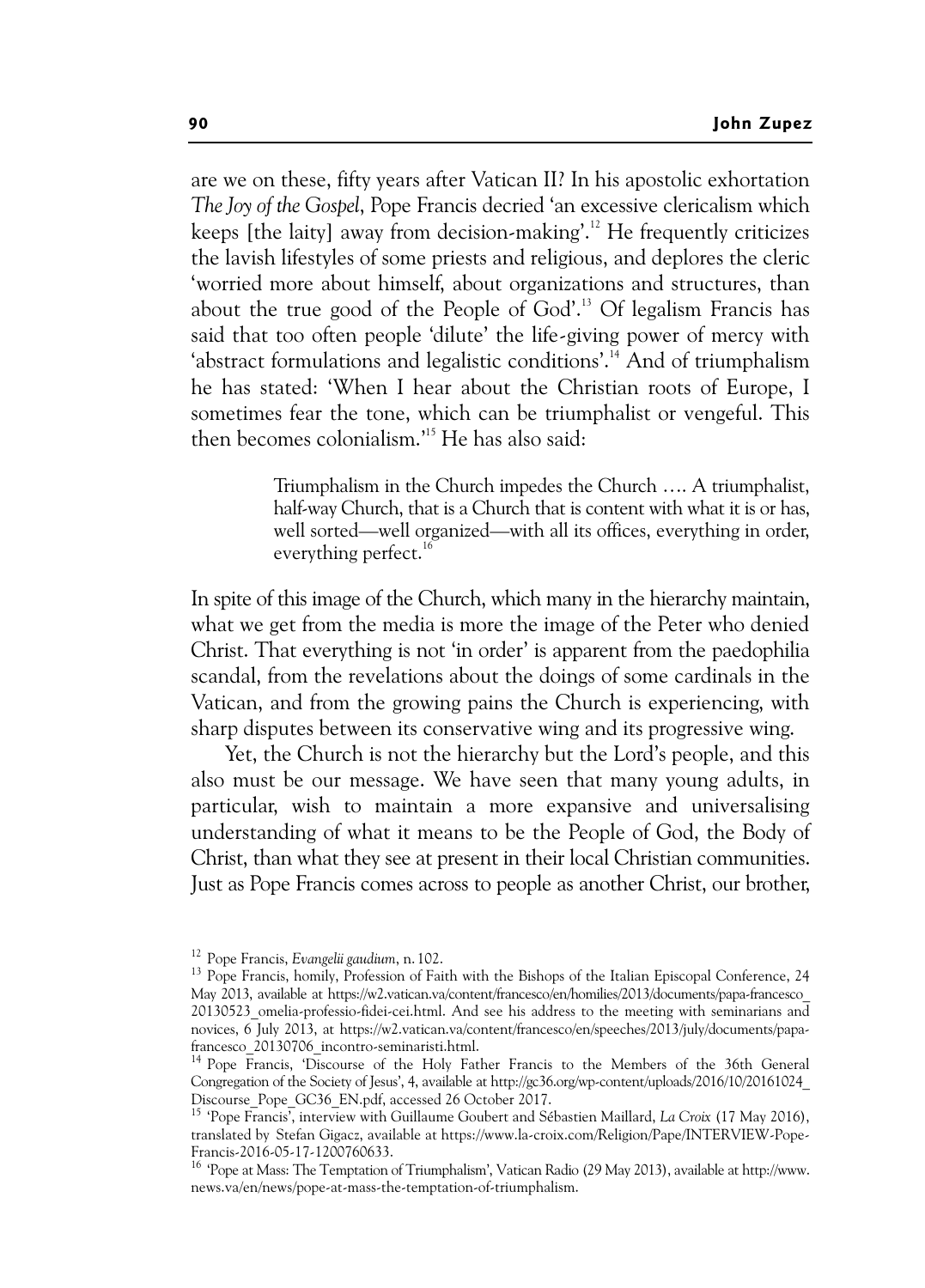so can all the clergy and parishioners exhibit the compassionate and welcoming face of Christ as he would have us do. This most centrally involves our eucharistic celebrations, and so we ask how might these be improved. In order to understand where we are and the road forward, it helps to understand how we got here—the historical background.

#### *Historical Background*

That we are one people under God, all brothers and sisters, is a basic tenet of Christian faith. This became obscured during the Counter-Reformation period and remained so right up to Vatican II. By the 1960s most Catholics considered to be abhorrent practices that once seemed justifiable: the persecution of heretics, the mistreatment of indigenous peoples under colonialism, the inferior place assigned to women in society, and the exclusion of black people from Catholic universities in the United States right up to the 1940s. The social encyclicals that began with Leo XIII in 1891 saw the Church addressing new challenges in the public forum, and addressing old issues in new ways.

The Vatican II Declaration on Religious Freedom which called for freedom of conscience was hotly debated but, in the end, received an overwhelming majority of the bishops' votes. This was a turning point in the Church's history, given what some popes had said during the Counter-Reformation period. For centuries missionaries had risked their lives simply to baptize people, based on the prevalent belief that the baptism of desire—implicit baptism expressed in a Christian life and death—was a rare thing. Most of those not baptized were considered to be condemned to an eternity in Hell.<sup>17</sup> A God who would create most of the people in history in this frightful situation now seems more in accord with the earliest period of the Hebrew scripture than with what educated young adults today are prepared to accept.

Another stimulus to a more universal charity came from the study of Paul's epistles, which had been considered dangerous territory for Catholics since it was seen as having led other Christians to heresy since the Reformation. During my own studies for the priesthood at St Louis University Divinity School in the mid-1960s, all our professors had been educated at the Gregorian University in Rome, with one exception: for

<sup>17</sup> See Avery Dulles, 'Who Can Be Saved?' *First Things* (February 2008), available at https://www.firstthings. com/article/2008/02/001-who-can-be-saved-8, accessed 26 October 2017.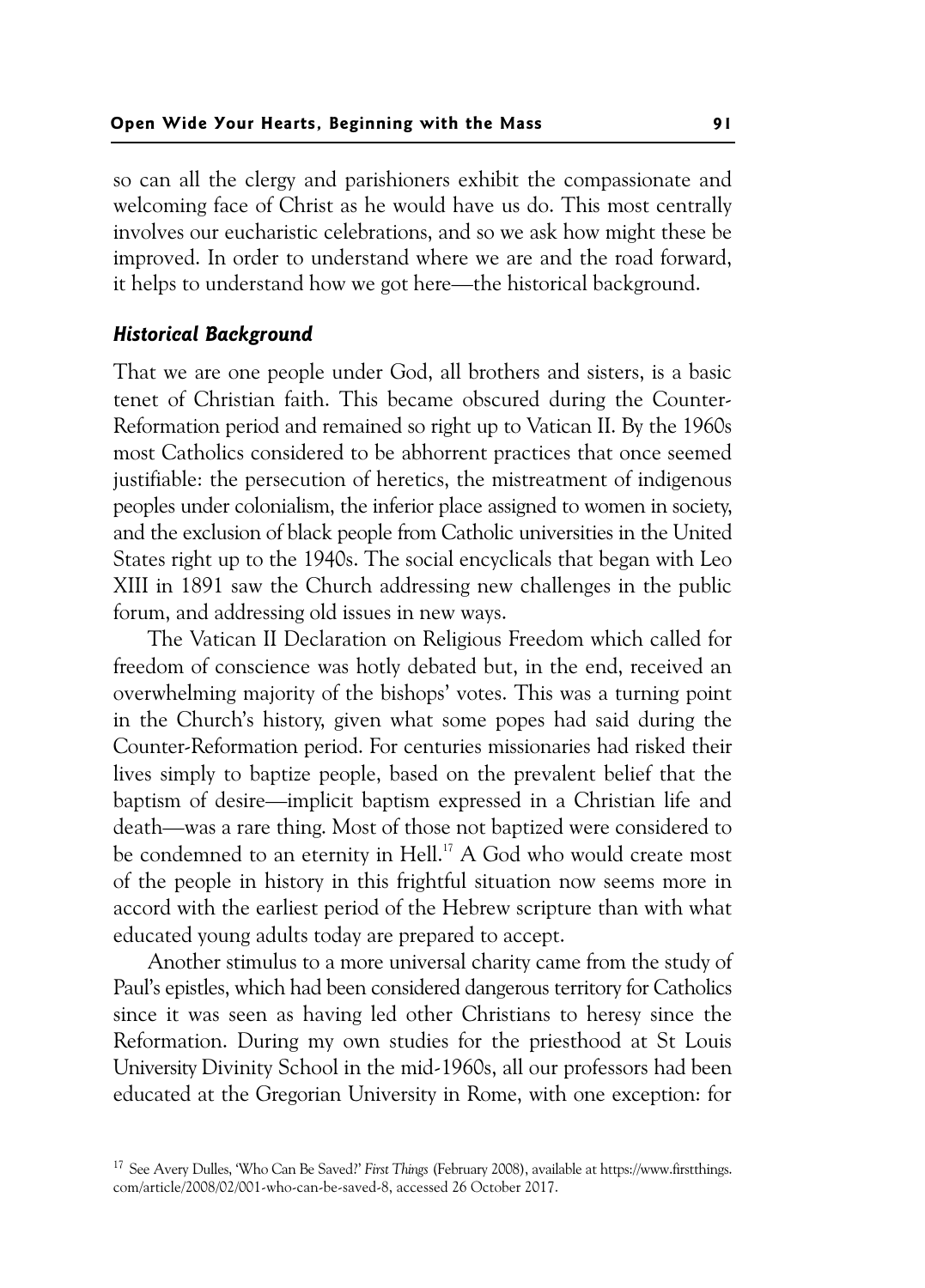Paul we had to look to Presbyterian scholar Keith F. Nickle (which made the local archbishop to remove his seminarians from the Divinity School!).

Catholics still do not hear as much as they should from the greatest Christian theologian. We need to hear more sermons on Paul's teaching about the body of Christ alongside Vatican II's teaching on the subject to understand the present moment in church history. The image of the body of Christ is not purely metaphorical but rather the most real presentation of what we are called to be, sons and daughters in the Son, now and for all eternity.<sup>18</sup> And it is difficult to escape the fact that all those who are living according to their consciences are a part of this body, which follows from God's universal salvific will.<sup>19</sup> Those who are baptized disciples of Christ do not have a free pass, but a talent to be used to show the face of Christ to the world. In this way Christians are to bring all peoples to a conscious understanding of the source of the Spirit in their hearts, and of their calling in Christ Jesus.

Pope Francis, with his accustomed empathy for how people feel, has decried an excessive focus on private morality:

> If in the course of the liturgical year a parish priest speaks about temperance ten times but only mentions charity or justice two or three times, an imbalance results, and precisely those virtues which ought to be most present in preaching and catechesis are overlooked.<sup>20</sup>

Francis also exemplifies the teaching of Ignatius of Loyola in the *Spiritual Exercises*, that we should find God in all things (Exx 230–237). He is very ecumenical in his outreach and also very non-judgmental, seeing hope for salvation in even the most challenging situations. As Paul taught, 'Where sin increased, grace abounded all the more' (Romans 5:20). How then can the Eucharist be celebrated to inspire greater commitment to bring God's love to the world?

#### *Challenges for our Eucharistic Celebration*

In brief, *ressourcement*, recapturing the spirit of the early church Eucharist*,* was behind the liturgical changes of Vatican II.<sup>21</sup> What early Christians celebrated in memory of Jesus was to be restored to its 'noble simplicity'

<sup>&</sup>lt;sup>18</sup> *Lumen gentium*, 1. 7.<br><sup>19</sup> *Lumen gentium*, 1. 16.<br><sup>20</sup> *Evangelii gaudium*, n. 38.<br><sup>21</sup> Keith Pecklers, 'The History of the Modern Liturgical Movement', at http://religion.oxfordre.com/view/ 10.1093/acrefore/9780199340378.001.0001/acrefore-9780199340378-e-19 (paywall).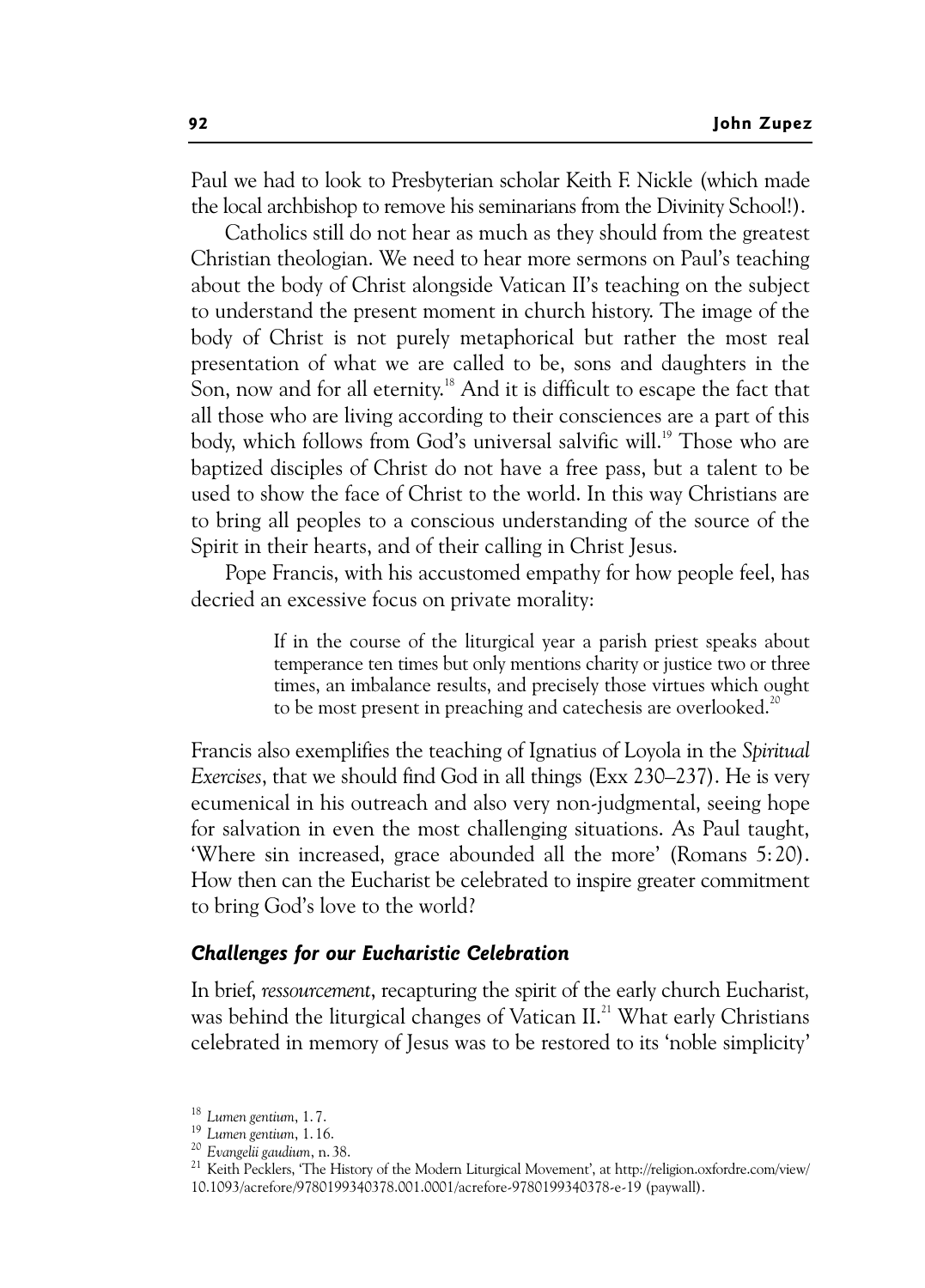and forcefulness, free of distracting accretions.<sup>22</sup> It has been said that it has often taken a century to implement a church council, and that we are still only half way to implementing the liturgical renewal envisaged by many of the theologians at the council. Hans Urs von Balthasar has said:

> We must make every effort to arouse the sense of community within the liturgy … enlarging the scope of prayer, so often narrow and selfish, to embrace the concerns of the whole Church and, indeed—as in the Our Father—of God …. [This is] one of the conditions for the presence of the Eucharistic Lord: 'Where two or three are gathered together …' that is, where individuals, in profound faith and obedience, desire to be and to realise the Church—'there I am in the midst of you'.<sup>23</sup>

Vatican II called for full, active, conscious participation from the congregation. What suggestions have been made to foster this participation?

The cardinal in charge of the Congregation for the Divine Worship in 2016 advocated a return to Masses celebrated with the priest's back to the people, in the name of 'a more authentic implementation of *Sacrosanctum Concilium*'.24 This seems to me to be the wrong direction in which to go. A vibrant sharing among the congregation is facilitated by the priest facing the people and inviting them to take the active part to which they are called as one priestly people. There are also other ways in which a careful choice of options can facilitate participation. The *esprit de corps* experienced at youth congresses and pilgrimages and at Christmas



<sup>&</sup>lt;sup>22</sup> Sacrosanctum concilium, n. 34.<br><sup>23</sup> Hans Urs von Balthasar, Church and World (New York: Herder and Herder, 1967), 32.<br><sup>24</sup> 'Full Text: Cardinal Sarah at Sacra Liturgia Conference', Catholic Herald (12 July 2016), avai at http://www.catholicherald.co.uk/news/2016/07/12/full-text-cardinal-sarah-at-sacra-liturgia-conference/.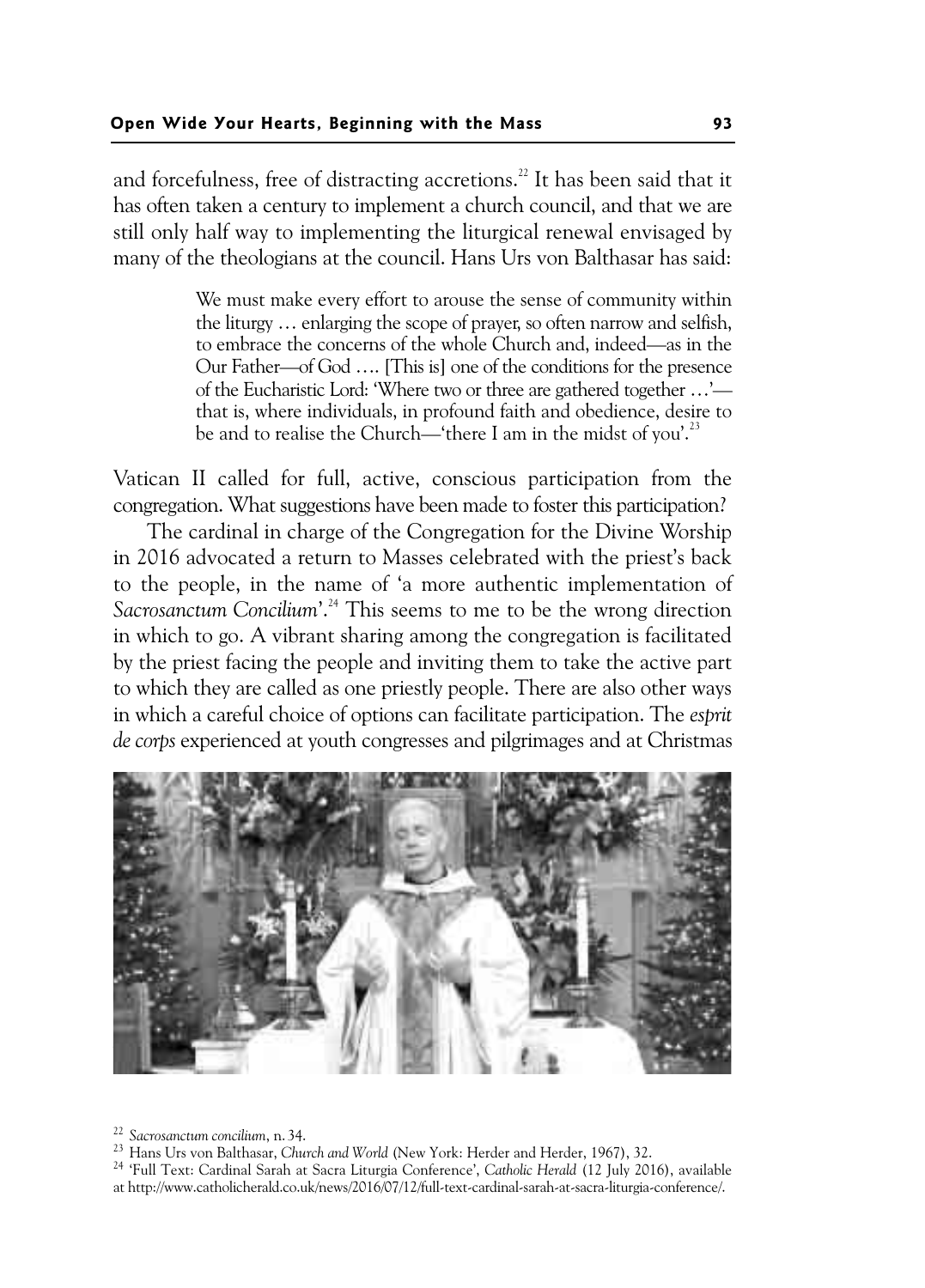Masses, when people are close together and singing with spirit, can be an experience that draws youth to weekly celebrations. This spirit must be our focus as we plan the liturgy, with the choir fully collaborating towards this goal. We can listen to beautiful sacred music at home, and God's redeeming love for us is constant, with or without our celebration. But sacraments appeal to our social nature, when we feel oneness with a community that, in baptism, promised to share its faith, and can fulfil this promise, either more or less, at the weekly Eucharist.

## *Parts of the Mass*

#### *The Meaning of the Communion*

At the beginning of the Mass, although turning in on ourselves and confessing our sinfulness is offered as an option, in the *New Dictionary of Sacramental Worship* Daniel Grigassy writes:

> The penitential rite has been experienced in its various forms as a disturbance in the ritual flow of the liturgy, an afterthought between the greeting and gathering prayer. Many pastors and liturgists note this misplacement of the penitential rite. If the purpose of the introductory rites is to make the assembled people a unified community and to prepare them properly to listen to God's word and to celebrate the eucharist … why run the risk of individualizing members of the assembly in a penitential mode after they have gathered precisely as a worshipping community?<sup>25</sup>

The same might be said of the *Lamb of God*, which can convey the idea that we make ourselves worthy by protestations of our sinfulness. We should rather see our imperfections as always remaining with us, with the love or true charity signified by the communion bread as the only remedy.

The *Lamb of God* accompanies the breaking of the communion bread and is repeated only 'as many times as necessary until the rite has reached its conclusion' (*GIRM,* 83). Often the priest has completed breaking the bread by the time the congregation has concluded the gesture of peace, and a spoken rather than sung *Lamb of God* is more than sufficient. Also, the priest is ordinarily not to go to the tabernacle for hosts: 'It is most desirable that the faithful … receive the Lord's Body from hosts consecrated at the same Mass' (*GIRM,* 85). By focusing on the bread consecrated at this Eucharist,

<sup>25</sup> Daniel Grigassy, 'Penitential Rite at Mass', in *The New Dictionary of Sacramental Worship*, edited by Peter E. Fink (Collegeville: Michael Glazier), 944–945, quoting *General Instruction of the Roman Missal* (Washington DC: United States Conference of Catholic Bishops, 2011; hereafter *GIRM*), 47.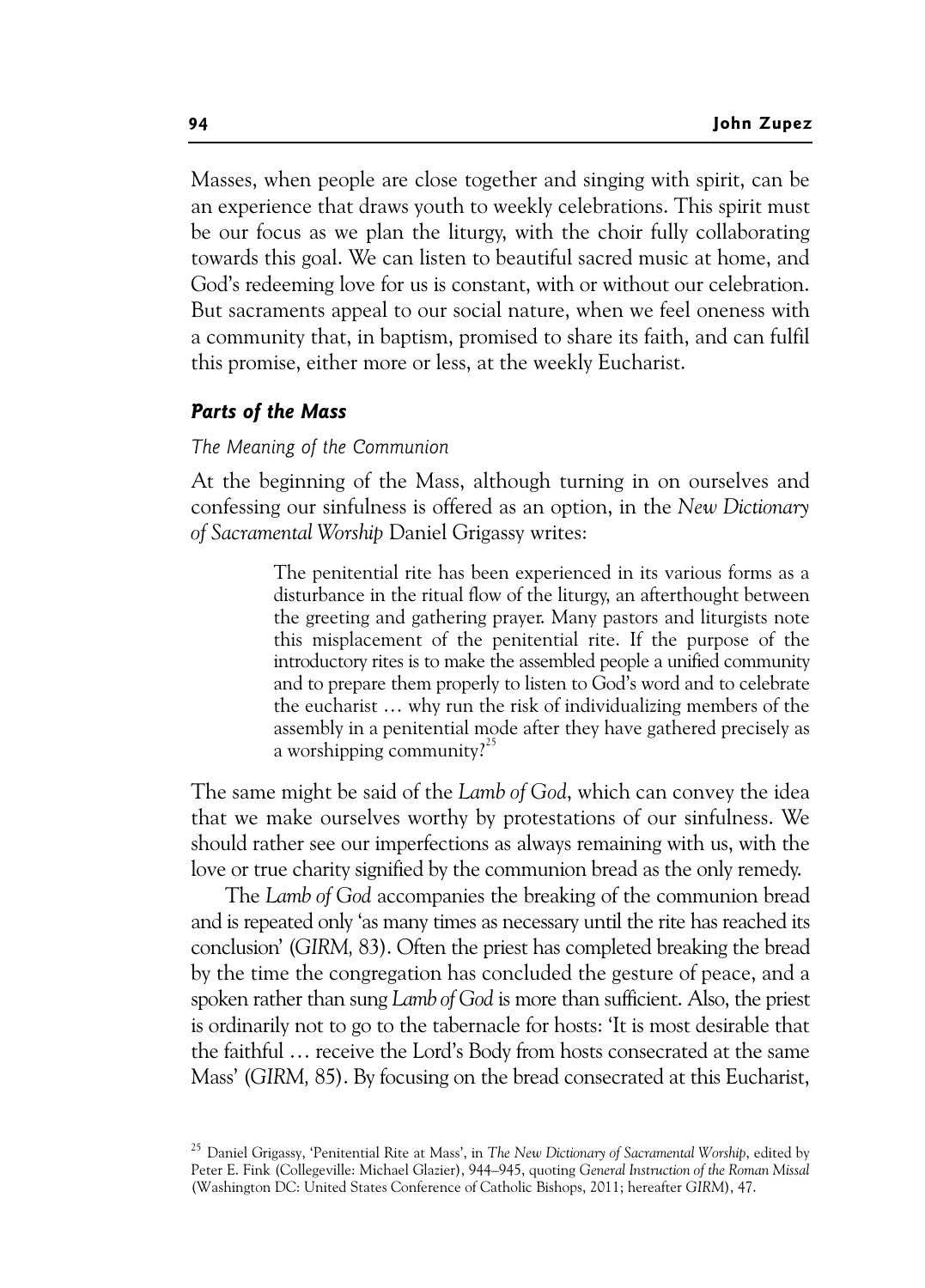the message can be driven home that it is our own consecration, our own transformation into the body of Christ on earth that the bread signifies.

#### *Music and Community*

The ritual also recommends that the communicants 'by means of the unity of their voices … highlight more clearly the "communitarian" nature of the procession to receive Communion' (*GIRM,* 86). This leads to the question of how to enhance congregational singing. The chief task of the choir is to facilitate this congregational singing, not to introduce variety or enhance a narrowly defined theme for the particular Mass. As *Sacrosanctum concilium* affirms:

> … fully conscious, and active participation … is demanded by the very nature of the liturgy, … the aim to be considered before all else; for it is the primary and indispensable source from which the faithful are to derive the true Christian spirit.<sup>26</sup>

Fostering this spirit needs to become our top priority if the Mass is to become again a serious force, cherished in the Christian life. For this it helps for the hymns to be well memorised, as is evident if the hymn is to be sung during the communion procession. And the singing is *at least* marginally better when people know the song by heart. It also makes for better liturgy when the people are not reading from books but listening to the proclamation of the Word and conscious of others close around them with whom they are united in song, not scared by the sound of their own voices.

To achieve this fulsome participation the ritual allows for the people's use of *seasonal* responses to the responsorial psalm between the readings. Also, as the congregation come to understand what it means for Christ's presence to be realised 'where two or three are gathered in my name' (Matthew 18:20), they may be persuaded to sit together, at the front, close to the table of the Lord, the better to signify a community come to share their faith. Tabernacles can be removed from behind the table of the Lord, and the focus placed on Christ's presence in Word and in community celebration. Placing fewer statues front and centre removes the atmosphere of a shrine and reminds us that we, the people, constitute Church.

<sup>26</sup> *Sacrosanctum concilium*, n. 14. And see n. 114: 'Choirs must be diligently promoted, especially in cathedral churches; but bishops and other pastors of souls must be at pains to ensure that, whenever the sacred action is to be celebrated with song, the whole body of the faithful may be able to contribute that active participation which is rightly theirs'.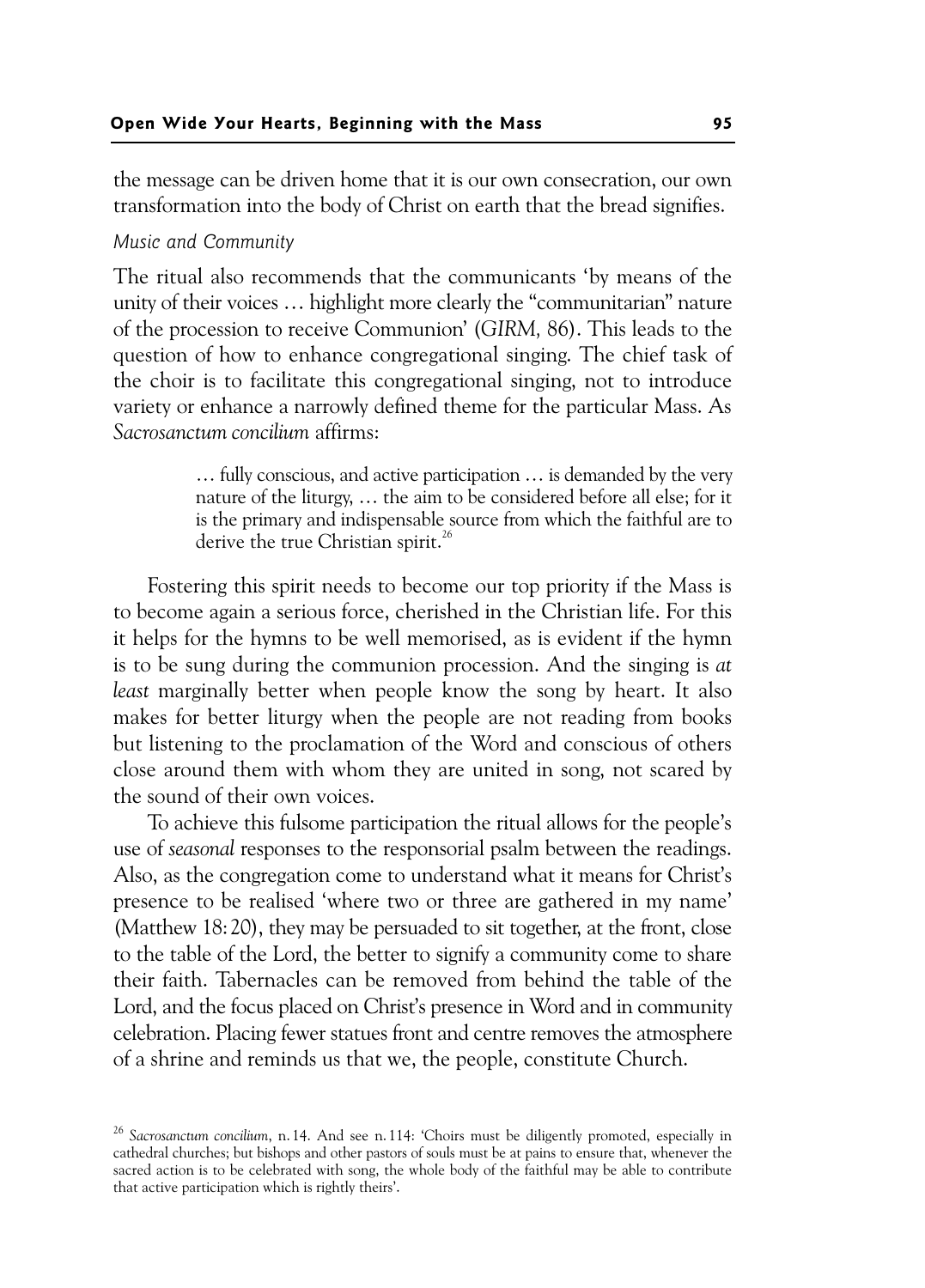Early Christians huddled together to support one another in a hostile Roman empire. In our increasingly agnostic world, leery of superstition and credulity, we better realise the power of our faith if, as a believing community, we 'lift up our hearts' together in sincere *gratitude to God*, and so do not fall prey to indifference to the sufferings of our neighbours, near and far. This gratitude leading to a lived response of service is the fruit of a well-celebrated Eucharist. Even the quiet time after Communion, when priest and people together listen to the Lord in their hearts, can remain a meaningful experience of being one body in the Lord.

# *The Dismissal*

Pope Benedict called for amplification of the dismissal at Mass, to remind us that we are all disciples, sent forth to preach the good news of God's love by our lives.<sup>27</sup> While there are places in the Mass where the priest is encouraged to personalise a transition, some would like to see this extended to the dismissal, where proposals have included one or other like the following, taken largely from 1 Thessalonians 5:

> Go forth in peace, have courage, hold on to what is good, return no one evil for evil. Strengthen the fainthearted, support the weak, help the suffering, respect all persons. Love and serve the Lord, rejoicing in the power of God's Spirit in you, and give thanks to God in all circumstances.<sup>28</sup>

If this is truly the spirit of our celebration together, then we will be further encouraged to present the face of Christ to the world as Pope Francis has done, and his popularity will become the Church's popularity.

#### *Sacrifice: A Sticking Point*

The Catholic Church has been changing and developing its understanding of sacrifice from at least the 1960s.<sup>29</sup> While the word 'propitiate' was restored in the 2007 *GIRM* in English, after being removed in 1971, in the

<sup>27</sup> Benedict XVI, S*acrosanctum caritatis*, n.51. And see also Brian MacMichael, 'The New Translation of the Holy Mass: The Concluding Rites', *Today's Catholic* (2 March 2011), available at http://www.

<sup>&</sup>lt;sup>28</sup> This form is used in the Church of England; see 'Blessings', in *Common Worship* (London: Church House, 2006), 299, available at https://www.churchofengland.org/prayer-worship/worship/texts/principalservices/holy-communion/furtherblessings.aspx. 29 See *The New Jerome Biblical Commentary,* edited by Raymond E. Brown (Pearson, 1989), 82: 73;

<sup>76: 89–95.</sup> Also see Robert J. Daly, 'Sacrifice: The Way to Enter the Paschal Mystery', *America* (12 May 2003), available at https://www.americamagazine.org/issue/433/article/sacrifice-way-enter-paschal-mystery.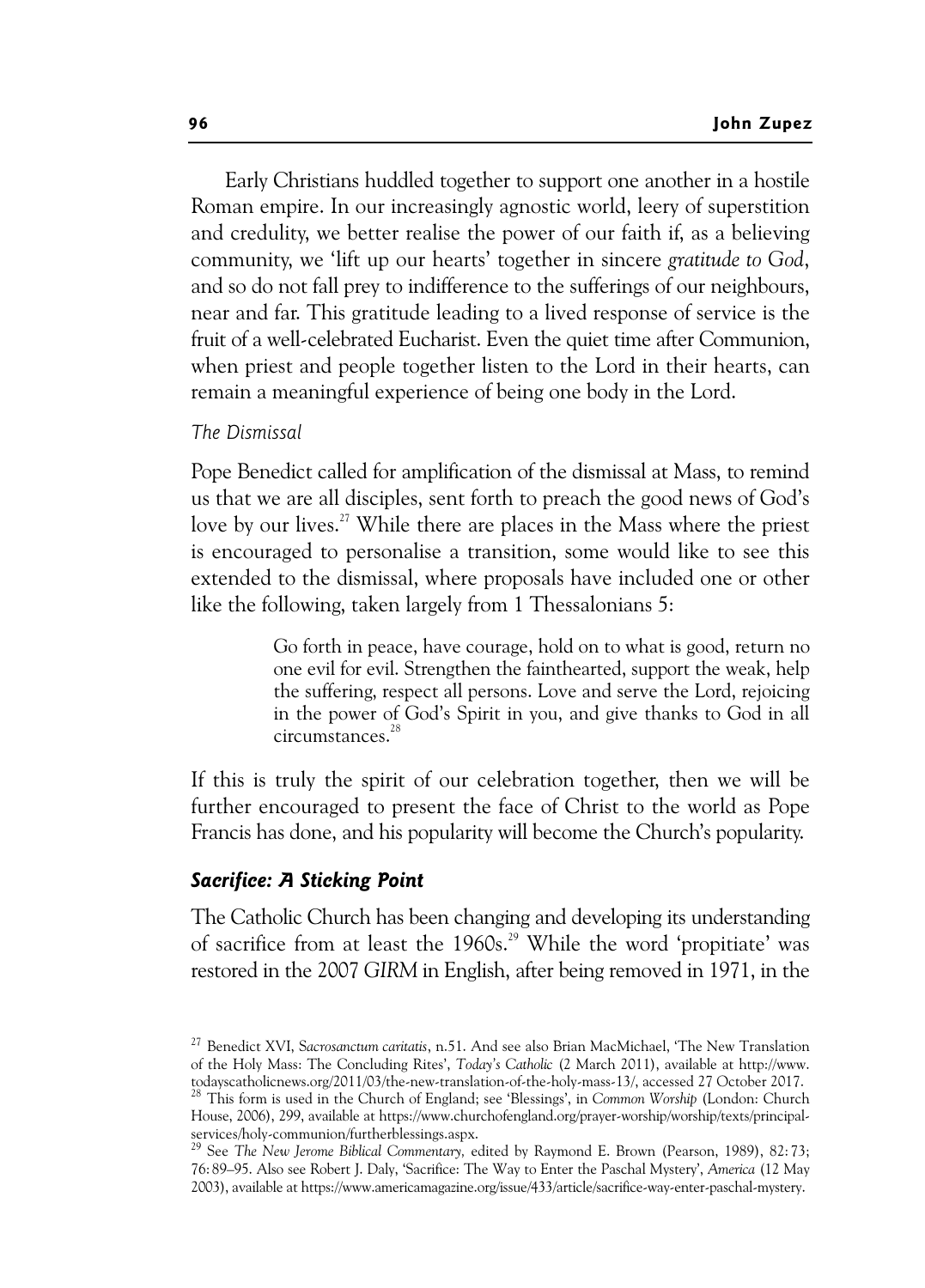understanding of most theologians 'expiation' better expresses the purpose of Jesus' self-offering in obedience to the Father. The primary effect of this sacrifice is to give us confidence and encouragement. The theme of confidence occurs thirteen times in the Epistle to the Hebrews, which explains how Jesus replaces superabundantly the earlier ideas of sacrifice.<sup>30</sup> Sacrifice in the New Testament is spiritualised: obedience to the Father's will, and also lips that praise God's name (Hebrews 5:8–9; 13:15). As Edward Kilmartin of the Gregorian University in Rome explains:

> Sacrifice is not, in the first place, an activity of human beings directed to God and, in the second place, something that reaches its goal in the response of divine acceptance and bestowal of divine blessing on the cultic community. Rather, sacrifice in the New Testament understanding—and thus in its Christian understanding—is, in the first place, the self-offering of the Father in the gift of His Son, and in the second place the unique response of the Son in his humanity to the Father, and in the third place, the self-offering of believers in union with Christ by which they share in his covenant relationship with the Father.<sup>31</sup>

As long as we focus on what the priest is doing for us, we can remain passive, in mere attendance, and believe we are achieving the fruit of the



30 See John Zupez, 'Salvation in the Epistle to the Hebrews', *The Bible Today* (October 1968), 2590–2595. 31 Edward J. Kilmartin, *The Eucharist in the West, History and Theology* (Collegeville: Liturgical, 1999), 381–382.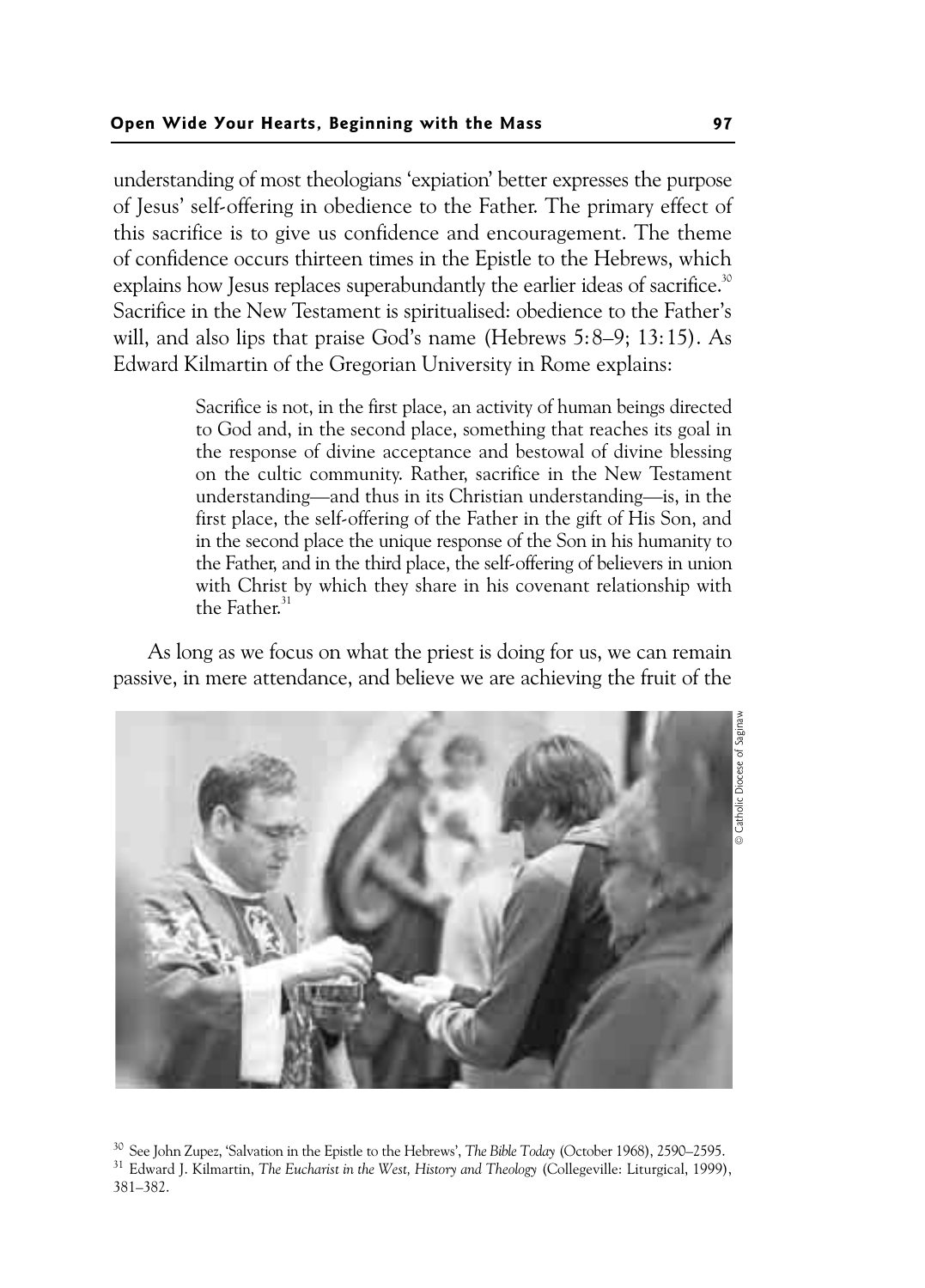Mass. But when we accept that the effect of the Mass is proportionate to our own disposition and depends vitally on our active participation, we see liturgy in a new light. We recognise that, as social beings, we can profit from others' faith-filled participation in the Mass, and that we owe them our full and active participation. There is an anomaly in the situation, easily perceived by the young, when we sit apart in our own space and come close to 'strangers' only for the brief moment of the 'gesture of peace'. Joining together with strangers in the same pew can embolden us to be more Christlike to others outside church. Homilies, the liturgical committee, and the priest's column in the parish bulletin can assist in generating a renewed spirit at Mass.

# *A Merciful and Loving God*

I can remember in the 1940s our revered pastor saying that one must attend Sunday Mass in one's own parish; to choose freely to go elsewhere failed to fulfil this serious obligation. In those days such warnings had their impact, even amid doubts, since there was little questioning of the eternity of hell fire. Today, many find it difficult to believe in a God who prepares an eternity of punishment for human beings—of finite intelligence—or for those who have no effective access to the gospel.

It is not church dogma that anyone is in hell. Also, the 1993 Catechism seems to allow room for new understanding.<sup>32</sup> In n. 1033 it states: 'This state of definitive self-exclusion from communion with God and the blessed is called "hell"'. Then, in n.1035, its use of quotation marks can imply the metaphorical nature of the description, and the words that follow are certainly open to interpretation: '… they suffer the punishments of hell, "eternal fire". The chief punishment of hell is eternal separation from God.' Theologians have proposed alternative understandings of hell, including denying the natural immortality of the soul, which was originally a Greek rather than a Hebrew notion.<sup>33</sup> God gives life, and continuation in being is constant creation. It is through a life of active charity that we grow in the hope that we will share in Jesus' resurrection from the dead.

In these times of transition, many bishops (unlike my priest back in the 1940s) advise people to find a celebrational community to which

<sup>&</sup>lt;sup>32</sup> Catechism of the Catholic Church (New York: Doubleday, 1993).<br><sup>33</sup> See Robert Wild, *A Catholic Reading Guide to Conditional Immortality: The Third Alternative to Hell and Universalism* (Eugene: Resource, 2016).